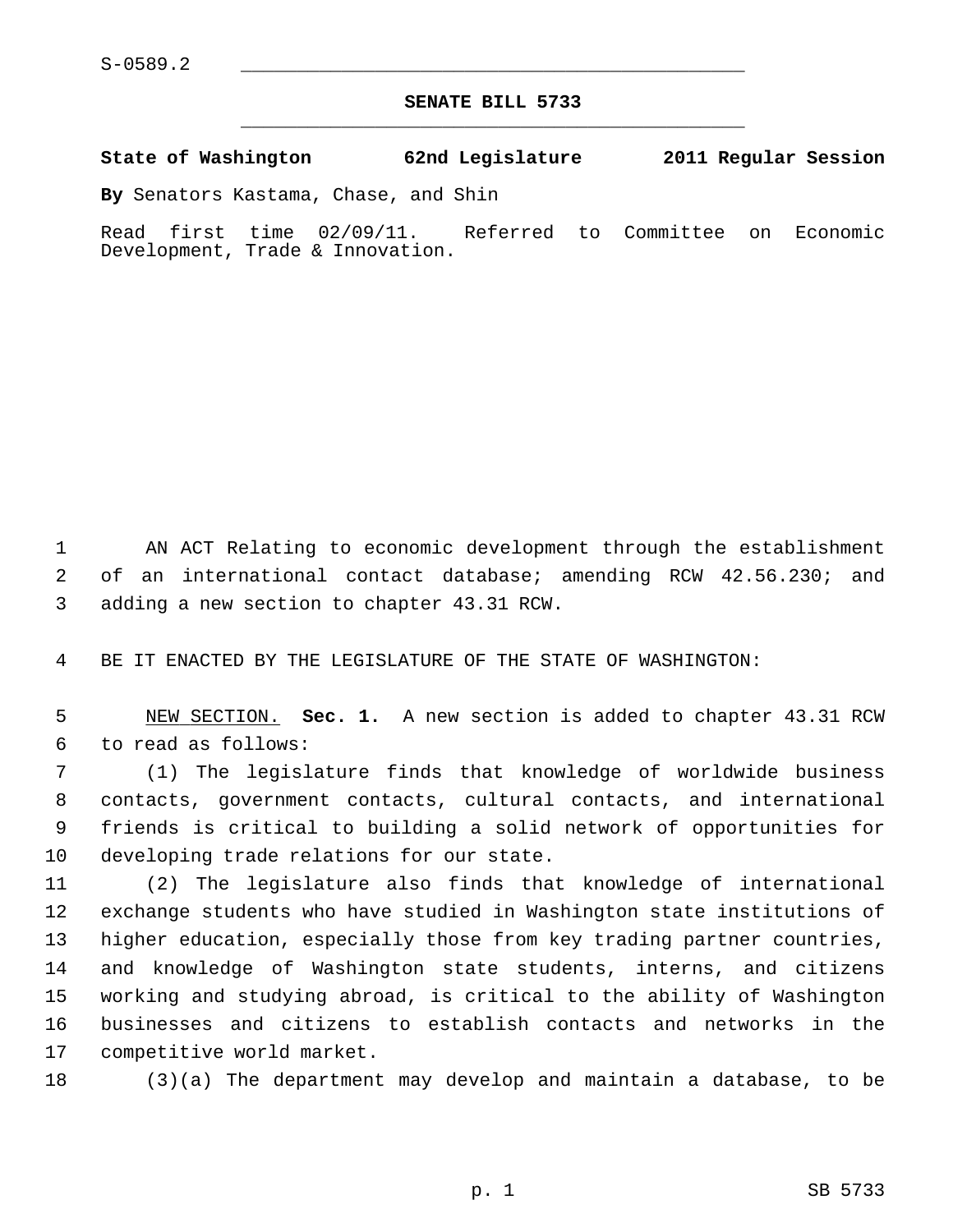1 known as the international contact database, listing, in addition to 2 any other information:

 3 (i) International business contacts of those people interested in 4 doing business with Washington business;

 5 (ii) International government contacts, particularly with our key 6 trading partners;

 7 (iii) Washington students, interns, and citizens working and 8 studying overseas;

 9 (iv) International students who have studied at Washington 10 educational institutions; and

11 (v) Exchange opportunities for Washington residents wishing to 12 participate in education, internships, or technical assistance programs 13 in the areas of agriculture, hydroelectric power, aerospace, computers 14 and technology, academics, medicine, and communications.

15 (b) The database may be designed to be used as a resource for 16 Washington citizens, businesses, and other entities seeking contacts in 17 international trade markets overseas.

18 (4) The department of agriculture, the governor's office of 19 protocol, the lieutenant governor's office, and the secretary of state 20 may assist the department in designing and developing the database and 21 in obtaining data for inclusion in the database. Four-year educational 22 institutions and their alumni associations are encouraged to maintain 23 data concerning students studying or working abroad, international 24 students attending their institutions, and exchange opportunities 25 available to their students and other citizens, and to make such data 26 freely available to the department for inclusion in the database.

27 (5) The information contained in the database may be made available 28 on request for inspection or copying for free or at cost. The 29 department may not distinguish among persons requesting information 30 from the database, though the department may request information from 31 requesters for purposes of monitoring trade contacts and evaluating the 32 uses and effectiveness of the database.

33 (6) Any person listed in the database may request in writing that 34 his or her name, address, telephone number, or other identifying 35 information be omitted from the database.

36 (7) Nothing in this section prohibits the department from refusing 37 to disclose information exempt from disclosure under RCW 42.56.230.